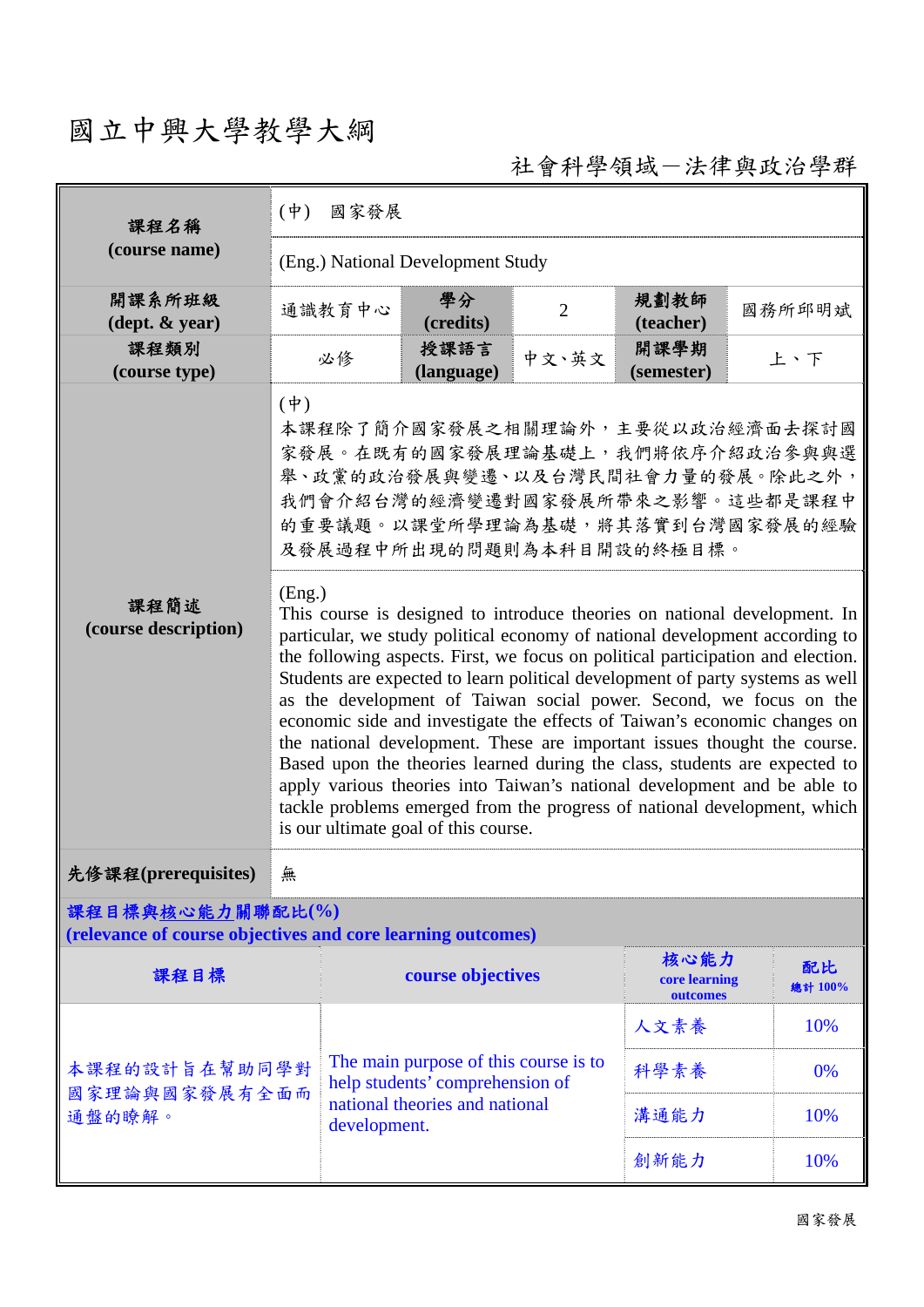|                                                                           |                                         | 國際視野                | 70% |
|---------------------------------------------------------------------------|-----------------------------------------|---------------------|-----|
|                                                                           |                                         | 社會關懷                | 0%  |
| 課程目標之教學方法與評量方法<br>(teaching and assessment methods for course objectives) |                                         |                     |     |
| 教學方法 (teaching methods)                                                   |                                         | 學習評量方式 (evaluation) |     |
| 講授<br>討論                                                                  | 期中報告 30%<br>期末報告 30%<br>分組討論、及測驗學習成果40% |                     |     |
| 授課內容 (單元名稱與內容、習作 / 考試進度、備註)                                               |                                         |                     |     |
| (course content and homework / tests schedule)                            |                                         |                     |     |